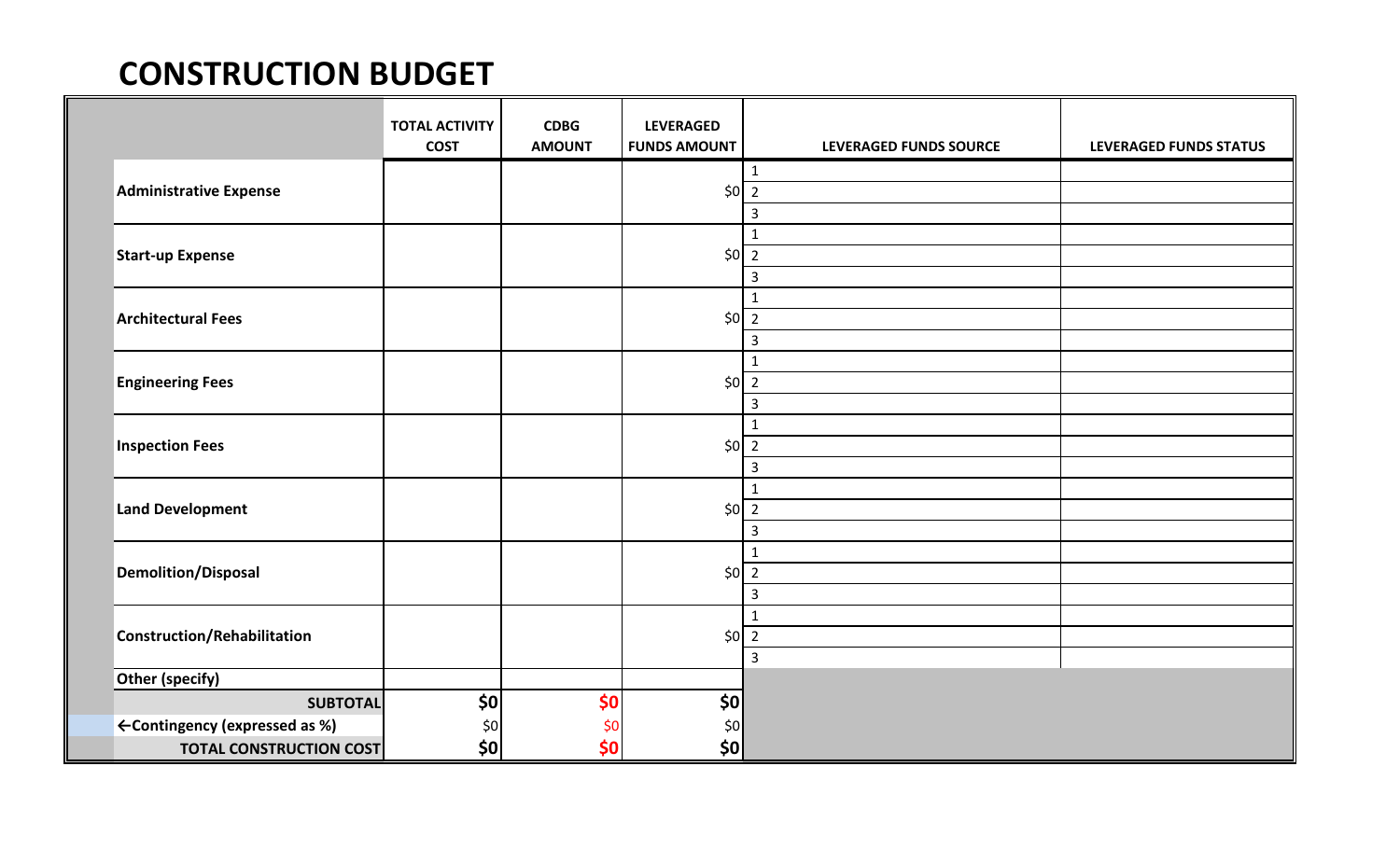## **PROGRAM BUDGET**

|                                   | <b>TOTAL ACTIVITY</b><br><b>COST</b> | CDBG<br><b>AMOUNT</b> | <b>LEVERAGED</b><br><b>FUNDS AMOUNT</b> | LEVERAGED FUNDS SOURCE | LEVERAGED FUNDS STATUS |
|-----------------------------------|--------------------------------------|-----------------------|-----------------------------------------|------------------------|------------------------|
| <b>Personnel - Salary</b>         |                                      |                       |                                         | $\mathbf{1}$           |                        |
|                                   |                                      |                       | $$0\overline{2}$                        |                        |                        |
|                                   |                                      |                       |                                         | 3                      |                        |
| <b>Personnel - Fringe</b>         |                                      |                       | $$0$   2                                | 1                      |                        |
|                                   |                                      |                       |                                         |                        |                        |
|                                   |                                      |                       |                                         | 3                      |                        |
| Advertising                       |                                      |                       | \$0                                     | 1<br>$\overline{2}$    |                        |
|                                   |                                      |                       |                                         | 3                      |                        |
| <b>Supplies</b>                   |                                      |                       | $\frac{1}{2}$                           | $\mathbf{1}$           |                        |
|                                   |                                      |                       |                                         |                        |                        |
|                                   |                                      |                       |                                         | 3                      |                        |
| <b>Rent/Utilities</b>             |                                      |                       | $$0$   2                                | $\mathbf{1}$           |                        |
|                                   |                                      |                       |                                         |                        |                        |
|                                   |                                      |                       |                                         | 3                      |                        |
| Incidentals (copies, phone, etc.) |                                      |                       | $$0\overline{2}$                        | $\mathbf{1}$           |                        |
|                                   |                                      |                       |                                         |                        |                        |
|                                   |                                      |                       |                                         | 3                      |                        |
| Other (specify)                   |                                      |                       | $$0$   2                                | $\mathbf{1}$           |                        |
|                                   |                                      |                       |                                         |                        |                        |
|                                   |                                      |                       |                                         | $\overline{3}$         |                        |
| <b>TOTAL PROGRAM COST</b>         | \$0                                  | \$0                   | \$0                                     |                        |                        |